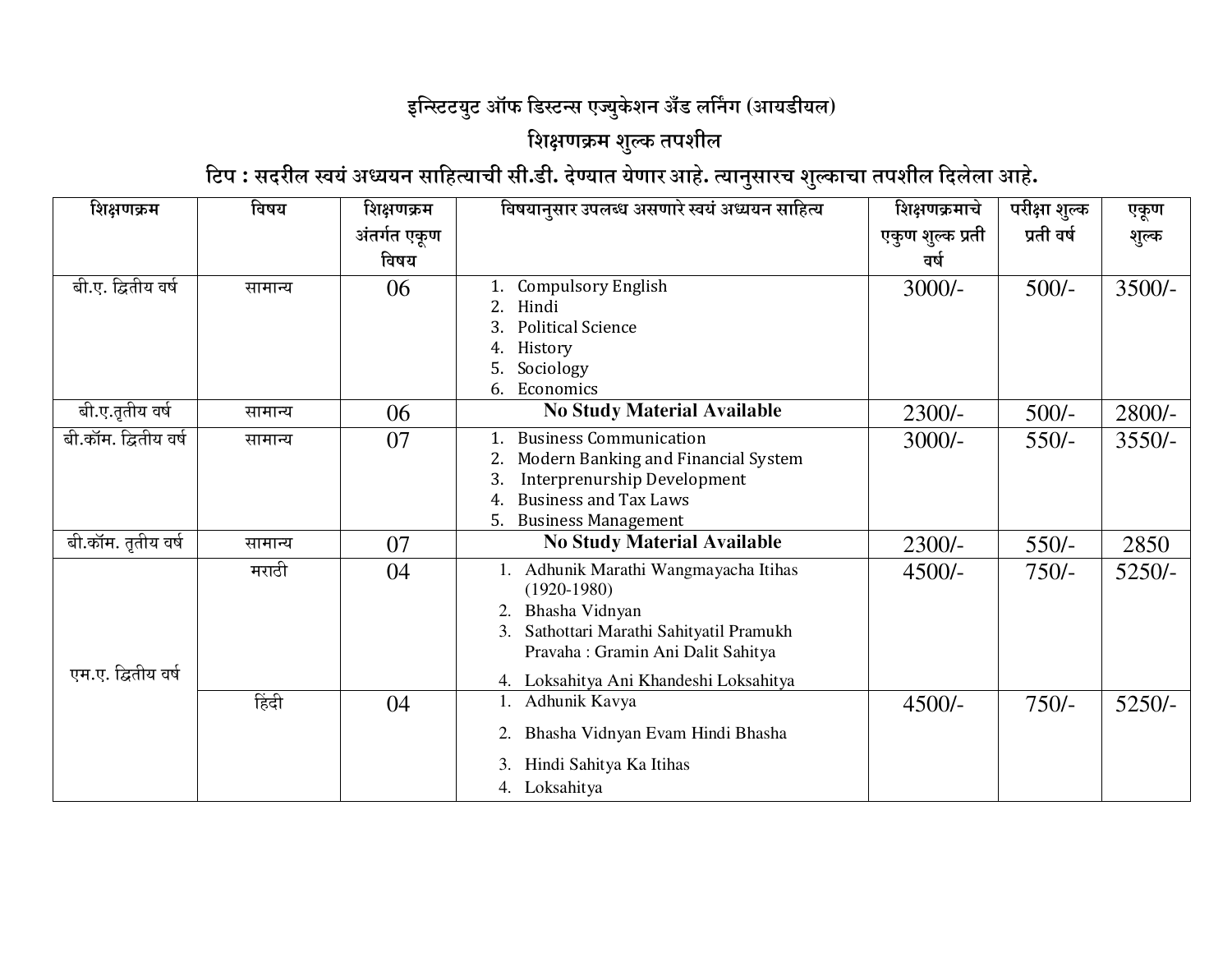| शिक्षणक्रम         | विषय         | शिक्षणक्रम<br>अंतर्गत एकूण<br>विषय | विषयानुसार उपलब्ध असणारे स्वयं अध्ययन साहित्य                                                                                                                                          | शिक्षणक्रमाचे<br>एकुण शुल्क प्रती<br>वर्ष | परीक्षा शुल्क<br>प्रती वर्ष | एकूण<br>शुल्क |
|--------------------|--------------|------------------------------------|----------------------------------------------------------------------------------------------------------------------------------------------------------------------------------------|-------------------------------------------|-----------------------------|---------------|
| एम.ए. द्वितीय वर्ष | इंग्रजी      | 04                                 | Modern Literary Theories<br>1.<br>2.<br>Period Studies Through Literary Generes :<br>Fiction<br>3.<br>Period Studies Through Literary Generes :<br>Poetry<br>American Literature<br>4. | $4500/-$                                  | $750/-$                     | $5250/-$      |
|                    | इतिहास       | 04                                 | 1. Twentieth Century World - upto A.D.<br>1945<br>India After Independence<br>2.<br>History of Medieval Maharashtra<br>3.<br>History of Modern Maharashtra<br>4.                       | $4500/-$                                  | $750/-$                     | $5250/-$      |
|                    | राज्यशास्त्र | 04                                 | Socio - Political Research Methods<br>1.<br><b>Recent Comparative Political Process</b><br>Political Theory and Key Concepts<br>3.<br><b>UNO</b> - Structure and Functions<br>4.       | $4500/-$                                  | $750/-$                     | $5250/-$      |
|                    | समाजशास्त्र  | 04                                 | Sociology of Development<br>Indian Sociology and Social Thinkers<br>2.<br>Gender and Society<br>3.<br><b>Education and Society</b><br>4.                                               | $4500/-$                                  | $750/-$                     | $5250/-$      |
|                    | अर्थशास्त्र  | 04                                 | 1. Modern Monetary Economics<br>Theory of Economics Growth and<br>2.<br>Development<br><b>International Economics</b><br>Modern Banking and Financial Markets<br>4.<br>in India        | $4500/-$                                  | $750/-$                     | $5250/-$      |

## टिप : सदरील स्वयं अध्ययन साहित्याची सी.डी. देण्यात येणार आहे. त्यानुसारच शुल्काचा तपशील दिलेला आहे.